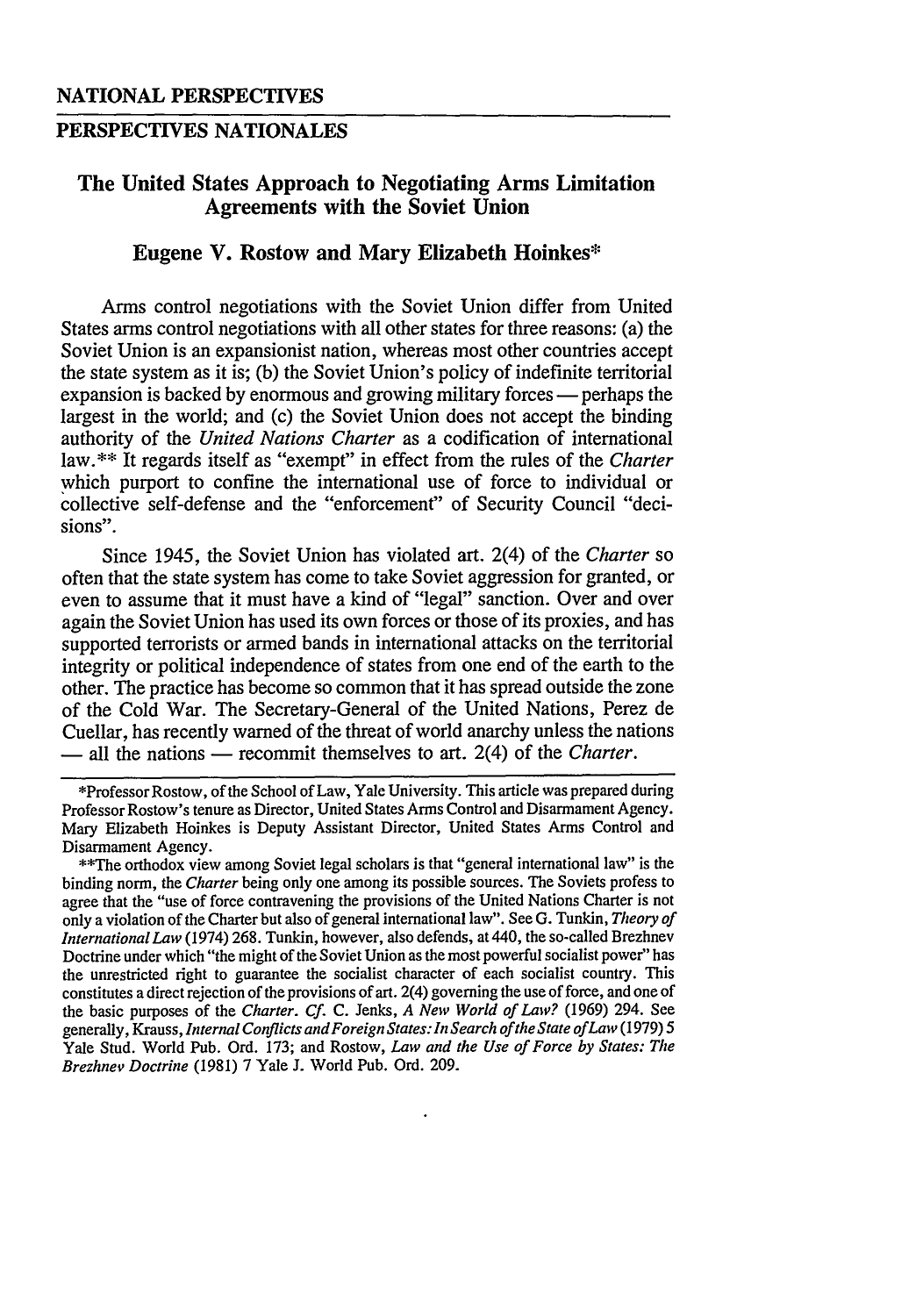President Reagan was the first among world leaders to support the Secretary-General's warning. And the analysis on which it rests is also the foundation for American arms control policy towards the Soviet Union. Like his predecessors, President Reagan has consistently rejected the claim that the Soviet Union is exempt from the rules of world public order which apply to other states. No nation can claim to be above the law. President Reagan has said that the world cannot live under a double standard regarding the international use of force, and has warned the Soviet Union that the *Charter* rules against aggression — the rules of arts  $2(4)$  and  $51$  — must be respected reciprocally or they will lose all influence on the behavior of states. American spokesmen have said that the Soviet campaign of expansion has gone too far. It now threatens the balance of power on which the ultimate safety of the United States, its allies and its interests depend.

Since the early 1950s, at least, the primary strategic goal of Soviet expansion has been to change the world balance of power by separating Western Europe from the United States and Canada. To achieve this goal, the Soviet Union has been following an old and familiar strategic doctrine. It has been seeking to outflank Europe from the north and south, thus bringing the entire Eurasian land mass under Soviet control, and, on that basis, taking control of the Middle East and Africa. That done, the Soviet leaders believe, Japan and the other nations of the Pacific basin would accept Soviet suzerainty as inevitable; the peoples of Europe would lose hope; and an isolated United States would have no choice but to acquiesce in Soviet dominion.

Mr Andropov, the new Soviet leader, has defined the strategic goal of Soviet policy with refreshing candor in a speech he delivered on 5 August 1978, in Karelia, near Finland. The overriding task of foreign policy today, Mr Andropov said, is to make detente irreversible. That task is indispensable in the name of humanity. And the outcome is made inevitable by what the Soviets like to call "the correlation of forces", and especially the balance of nuclear forces. Confronting these objective facts, Mr Andropov says, the West has no alternative but to accept the Soviet conception of detente, which he defines in these terms:

Here in Karelia, one must stress the significance attached to the lengthy experience of neighborly, genuinely equal and mutually advantageous co-operation between the Soviet Union and Finland. Soviet-Finnish relations today form an integral and stable system of equal co-operation in various spheres of political, economic and cultural life. This is detente embodied in daily contacts, detente which makes peace more lasting and peoples' lives better and more tranquil. In the last analysis this is the highly humane meaning of the foreign policy of socialism and the foreign policy activity of our party and the Soviet state.

In calling for "detente', Soviet spokesmen have, in fact, asked the West to adopt a policy of neutrality. For the West as a whole, such a proposal is unthinkable. For geopolitical reasons which can never change, neutrality is not among the policy options available to the loose coalitions whose security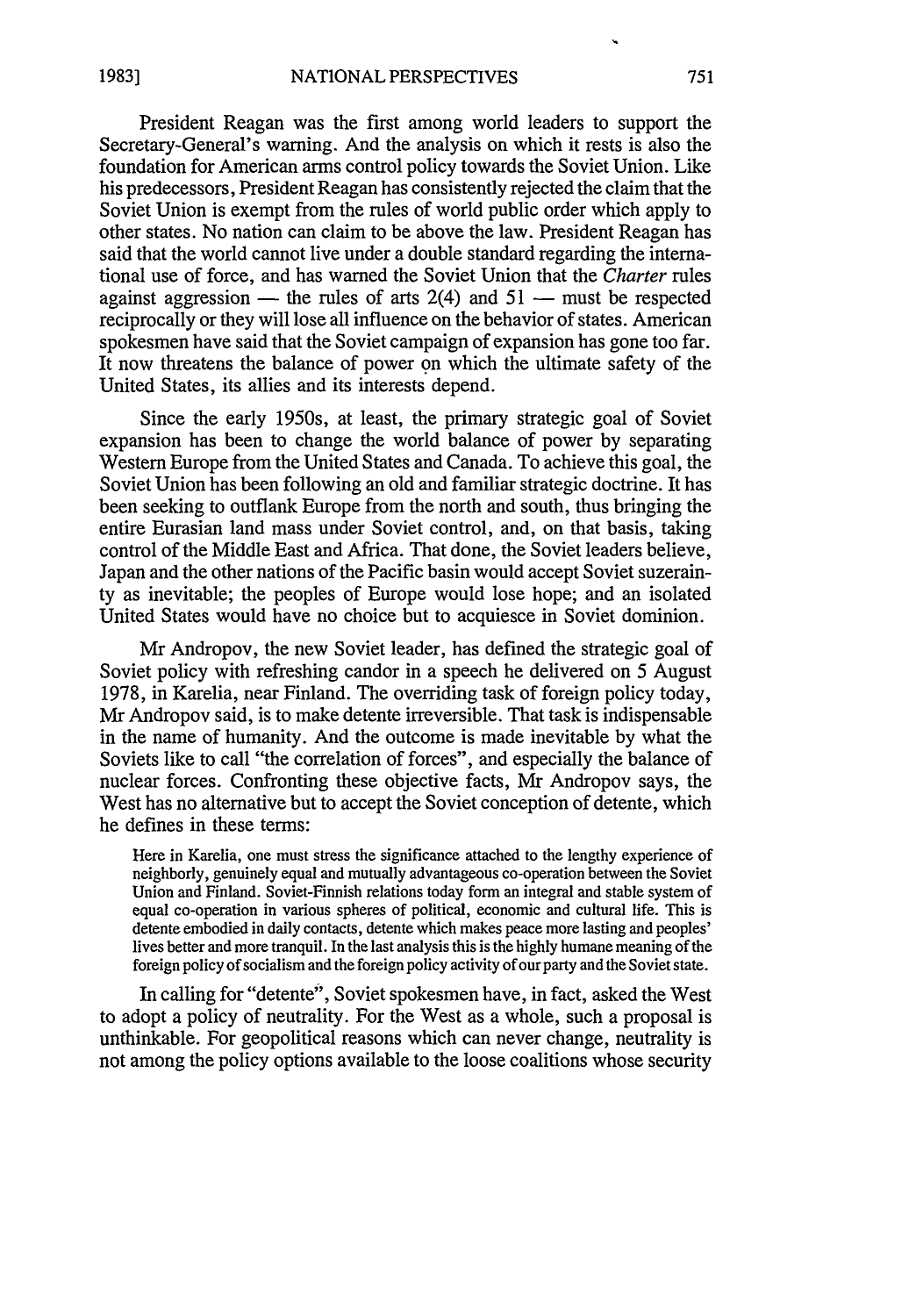is vital to the security of the'United States. That is one of the main lessons the nations learned **-** or should have learned **-** from the First and Second World Wars, from Korea, and from the innumerable skirmishes which have taken place along the frontier between the two systems during the last forty years.

The notion of neutrality as the general model for "detente", Soviet-style, seems fantastic to the Western mind. But Soviet advocates of this view are entirely serious in putting it forward. The Soviet Union is striving to neutralize the West, not primarily by war, but by the political influence of credible military threats, multiplied to an overwhelming degree by the nuclear arms propaganda now bombarding the West.

This view of the present position is the basis for United States arms control policy, particularly with respect to negotiations with the Soviet Union about nuclear, chemical and biological weapons. A generation ago, it was understood almost universally that "arms control" and "collective security" were twin concepts. Arms control agreements might reinforce effective systems of collective security. But without collective security, arms control agreements were futile at best, and could be misleading and dangerous. The most fundamental aspect of U.S. arms control policy is that arms control must be viewed as an integral part of the system of collective security as a whole. It can never be a substitute for such a system, that is, it can never produce peace by magic.

The peculiarities of the Soviet Union's basic attitude towards international law, particularly with regard to the legal status of the *United Nations Charter,* impose special limitations upon the Soviet-American negotiating process in the field of arms control. When negotiating parties use different vocabularies, or use words in different senses, the negotiators must speak and write with extreme care to make sure they are keeping the number of inadvertent ambiguities to a minimum. And they must at all costs avoid the most common and most important error of negotiation, the assumption that each side's goals are the mirror image of the other's.

From the beginning of the nuclear age, the United States has fully appreciated that nuclear weapons could revolutionize not only warfare but world politics, and that extraordinary steps would be required to protect civilization from the disaster of nuclear war. Conventional war has profoundly damaged the fabric of civilization during this turbulent century: the consequences of nuclear war are unthinkable.

The first major indication of the different Soviet attitude toward nuclear weapons was the Soviet rejection of the 1946 American offer to put the whole of nuclear science under international control. Looking back on the fate of the Baruch Plan, it is obvious that the Soviet refusal was one of the most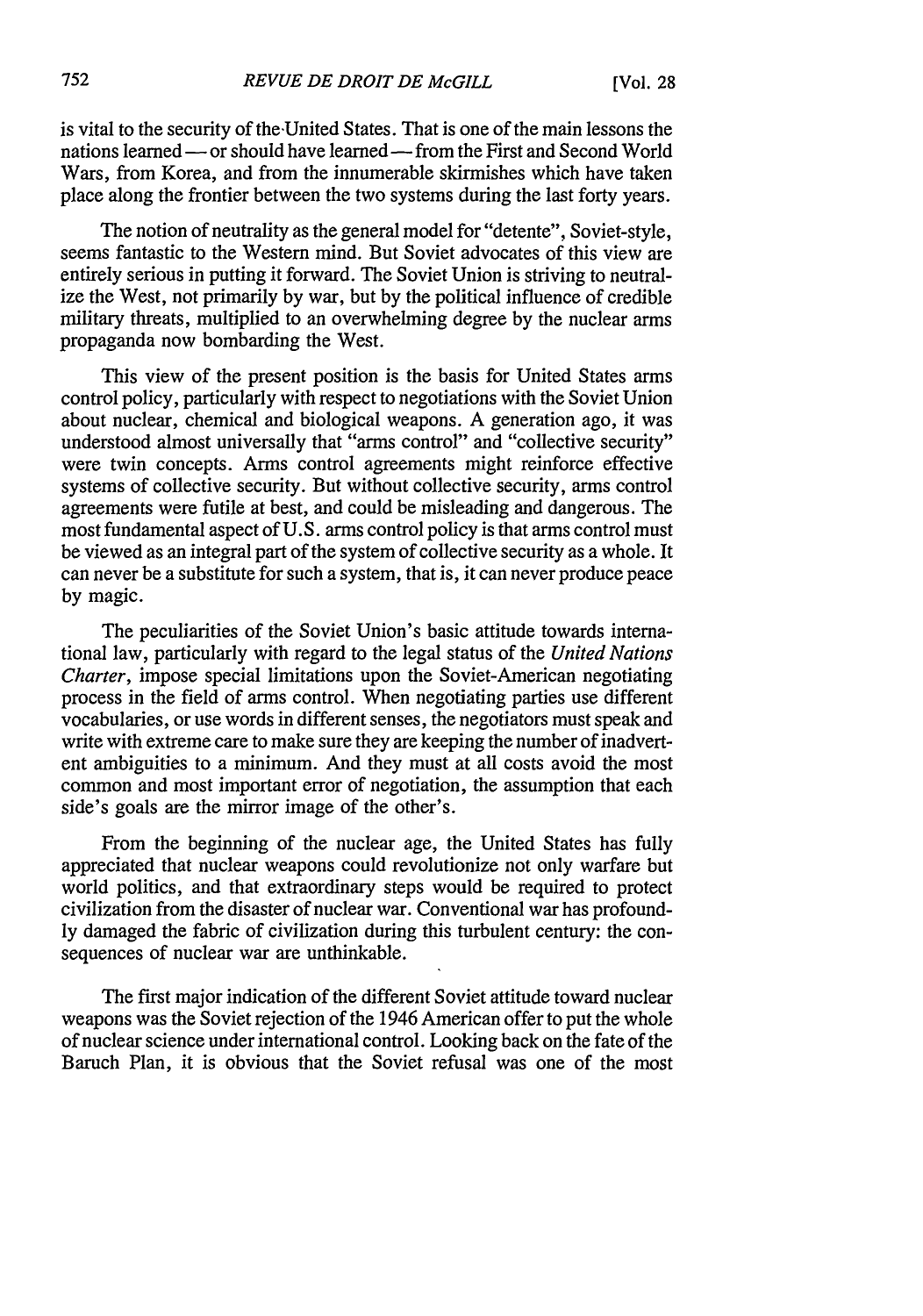destructive turning points in the history of the Cold War. While a number of important agreements have subsequently been negotiated, such as the *Limited Test Ban Treaty,* the *Antarctic Treaty, the Nuclear Non-Proliferation Treaty* and, more recently, the SALT agreements which led to the present negotiations on START and INF, in major respects these agreements have not lived up to expectations. The U.S.-Soviet negotiating experience has not reduced the possibility of nuclear war. The United States is convinced that this fact must strengthen, not weaken, our efforts.

It is evident that an impregnable wall cannot be erected between nuclear and conventional war. A nuclear standoff is meaningless to the victims of the many eruptions of hostilities waged with conventional arms. Foreswearing the use of nuclear weapons, thereby increasing the possibility of ever more devastating conflicts with conventional arms, would be a mockery of arms control. In the final analysis, if we are to eliminate the possibility of nuclear war, we must tackle the underlying problem  $-$  war itself. The struggle to save mankind from nuclear catastrophe must be seen in the context of a wider struggle to establish world public order, based on the concepts set forth in the *United Nations Charter.* The issue is not "colonialism" or "capitalism" or "communism" or "democracy" or the so-called "arms race". It is aggression. The motives for aggression are irrelevant. We live in a shrinking world, a world which is increasingly dangerous. The arms race is the symptom, not the cause, of the breakdown in world public order.

The United States must reluctantly accept the fact that Soviet objectives in arms control negotiations are not those of the United States and other Western nations. For the United States, the self-evident purpose of nuclear armament is defense, and the goal of nuclear arms agreements is to confine nuclear arsenals to a scale and structure which limit them to defense through deterrence, making it impossible to brandish them as weapons of political coercion and blackmail. While no one can guarantee the impossibility of nuclear war, it is apparent that the principal significance of nuclear weapons now — both in the Third World and in the industrialized world — is political, not military. The threat of such arsenals gives rise to currents of political fear, of nuclear anxiety, which are visible and influential in the West: in the impulse to withdraw, as if neutrality were a feasible choice; in impulses to surrender to the spectre of superior force; or in impulses to turn away from collective security to xenophobia, militarism and nuclear proliferation.

Accepting these facts, the United States has constructed its approach to the nuclear arms negotiations with the Soviet Union on a simple principle: the goal of the negotiators must be equality in deterrence — that is, in defensive nuclear power. The corollary of that principle is equally obvious: The agreed limits on nuclear arsenals must make impossible any Soviet nuclear blackmail based on the plausible threat of a successful aggressive first strike. Only this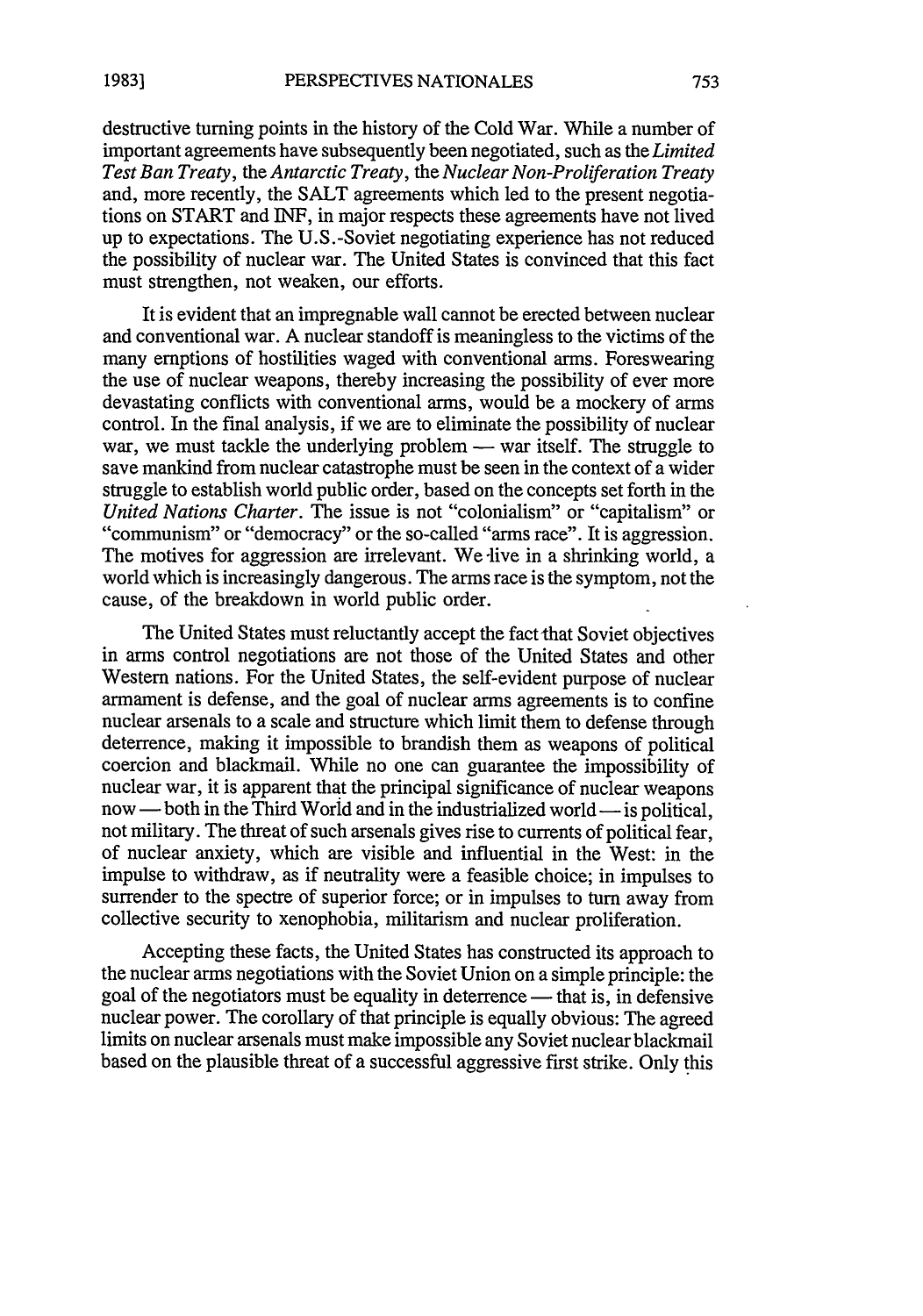approach, firmly rooted in the *Charter* of the United Nations, can promote the establishment of political security based on equal defensive power.

In the negotiations about intermediate range nuclear weapons [INF], the United States has proposed the complete elimination of all ground-based intermediate range ballistic missiles — those the Soviet Union has already deployed in Europe and Siberia, and those the United States is planning to deploy in Europe. And in the START negotiations, dealing with intercontinental nuclear weapons, the heart of the American proposal is that each side reduce the number of its ballistic missile warheads from about 7,500 to a first limit of 5,000, measured not only in numbers of weapons but in their destructive power as well. No more than half of each side's ballistic force could be ground-based. Agreement on these two points, accompanied by appropriate collateral agreements on related issues, would in itself do much to transform not only the military, but the political environment.

The two sets of nuclear negotiations at Geneva — INF and START are closely linked, and they rest on the same analysis. They are linked because intercontinental range weapons fired from the Soviet Union can reach targets in France, Japan or the Middle East as well as the United States. Moreover, INF and START are linked by the political doctrine embodied in the *North Atlantic Treaty:* that an attack on one ally is an attack on all. In short, there is no such thing as a "balance" between intermediate range forces.

Viewing both sets of negotiations together, the pattern of development thus far is clear. The United States is seeking to eliminate the Soviet advantage in ground-based intermediate range and intercontinental ballistic missiles and to achieve deterrent equality between the Soviet and American nuclear forces in other respects. The Soviet Union has built up its formidable advantage in ground-based ballistic missiles during the last decade, while American governments hoped in vain that the Soviet Union would accept parity with the United States. The Soviet lead in ground-based ballistic missiles - heavy, swift, accurate, destructive, and beyond the reach of practical defenses **-** is the essence of the nuclear anxiety now agitating the Western world. If we are to have any hope of peace, that lead must be eliminated, either by appropriate Soviet reductions in force or by corresponding increases in the American arsenal. The United States strongly prefers to restore equilibrium by reductions.

The United States positions in the Geneva nuclear arms talks have been met thus far by Soviet proposals which would preserve, even enhance, the Soviet advantage in the most destabilizing class of nuclear weapons — the ground-based ballistic missile - and at the same time would deny the United States the opportunity to offset such deployments significantly. So far, the Soviet Union has insisted on the principle it calls "equal security", that is, the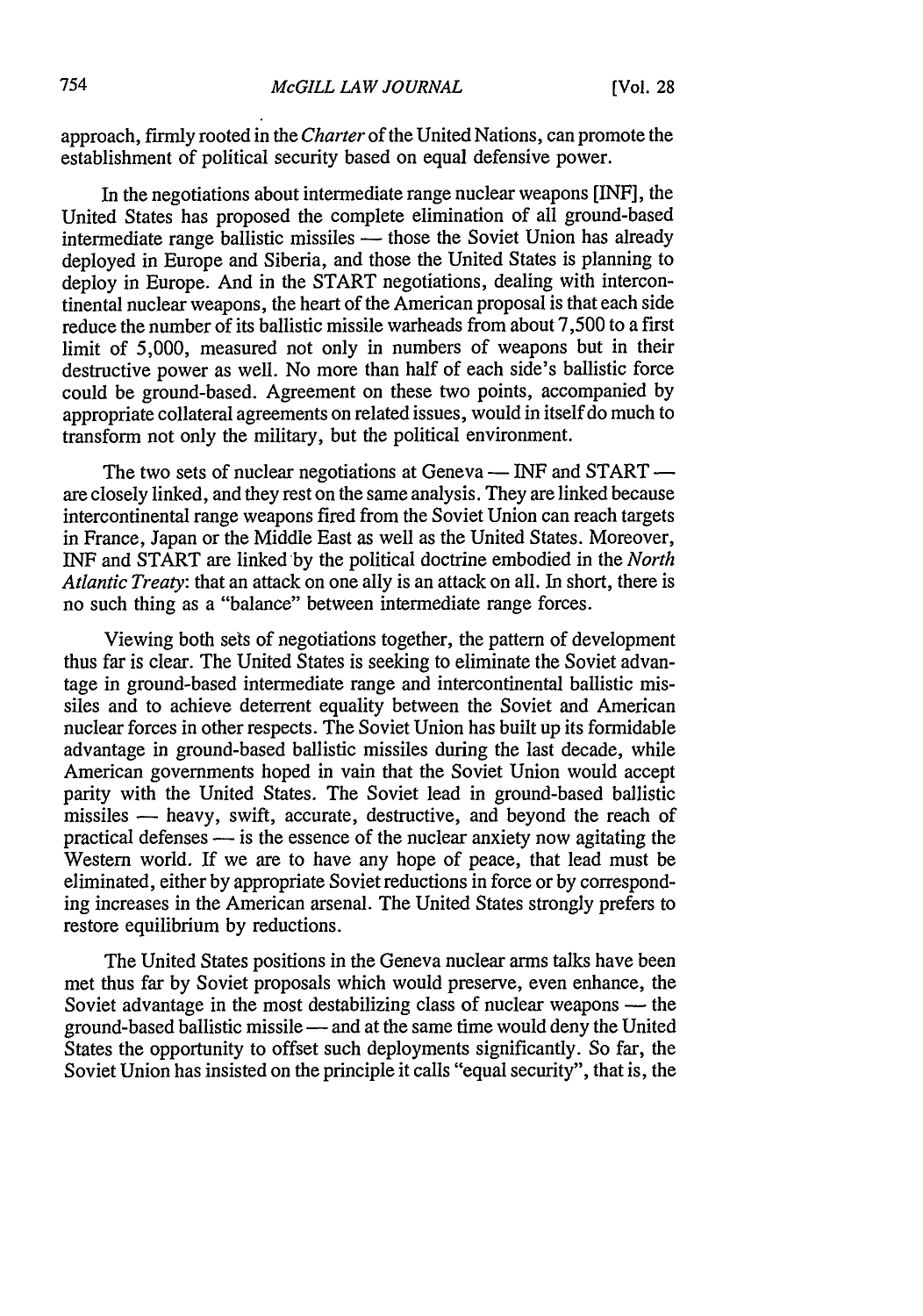view that it is entitled to have forces equal to the sum of all other nuclear forces in the world. It rejects the goal of equal limits, and insists that reductions to the levels indicated by the principle of equal security are the only equitable basis for a Soviet-American agreement. The Soviet Union has vehemently rejected a number of possible solutions based on the defensive principle of equal deterrence. It openly seeks not only to split the United States from its European and Asian allies, but to prevent the modernization of American forces. Clearly, the Soviet Union is trying through the negotiations to preserve its growing potential for nuclear coercion.

The choice between agreements which would permit equal nuclear defense and those which would permit Soviet nuclear blackmail is the main issue in the Geneva arms talks. The central question in these talks, therefore, is whether the United States will be able to maintain the foreign policy of collective security it has pursued since the time of President Truman, or whether the pressures of the Soviet nuclear advantage in ground-based ballistic missiles will force us to retreat to neutrality and isolation — that is, to the Soviet conception of detente.

The principle of equal deterrence, on which the American positions in the START and INF nuclear arms talks in Geneva are based, is a fair and equitable answer to the Soviet proposals for the neutralization of the West. The Soviet Union offers the world a *Pax Sovietica* based on Soviet military dominance and Western neutrality. The United States urges, on the contrary, a system of world public order based on the equality and inviolability of states **-** the system posited by the *Charter* of the United Nations. Such a system can be achieved only if all nations, and especially the great powers, respect and enforce the rules of the United Nations purporting to govern the international use of force.

The United States agrees with Soviet spokesmen that the great task set for mankind by history is "to make detente irreversible"  $-$  not detente Soviet-style, but the universal detente defined by the *United Nations Charter.*

Again, the importance of the recent warning by the Secretary-General of the United Nations should be stressed: The rules of the *United Nations Charter* regarding the international use of force are being weakened every year. As a result, the world political system is slipping towards a state of anarchy which can only result in war. No one can prevent the possible escalation of conventional war into nuclear war. The only way to prevent nuclear war, therefore, is for the nations to recommit themselves to the general and impartial enforcement of the rules of the *United Nations Charter* prohibiting both conventional and nuclear aggressive war.

The nuclear arms talks in Geneva are the most important instrument now available to us for negotiating seriously with the Soviet Union about this vital